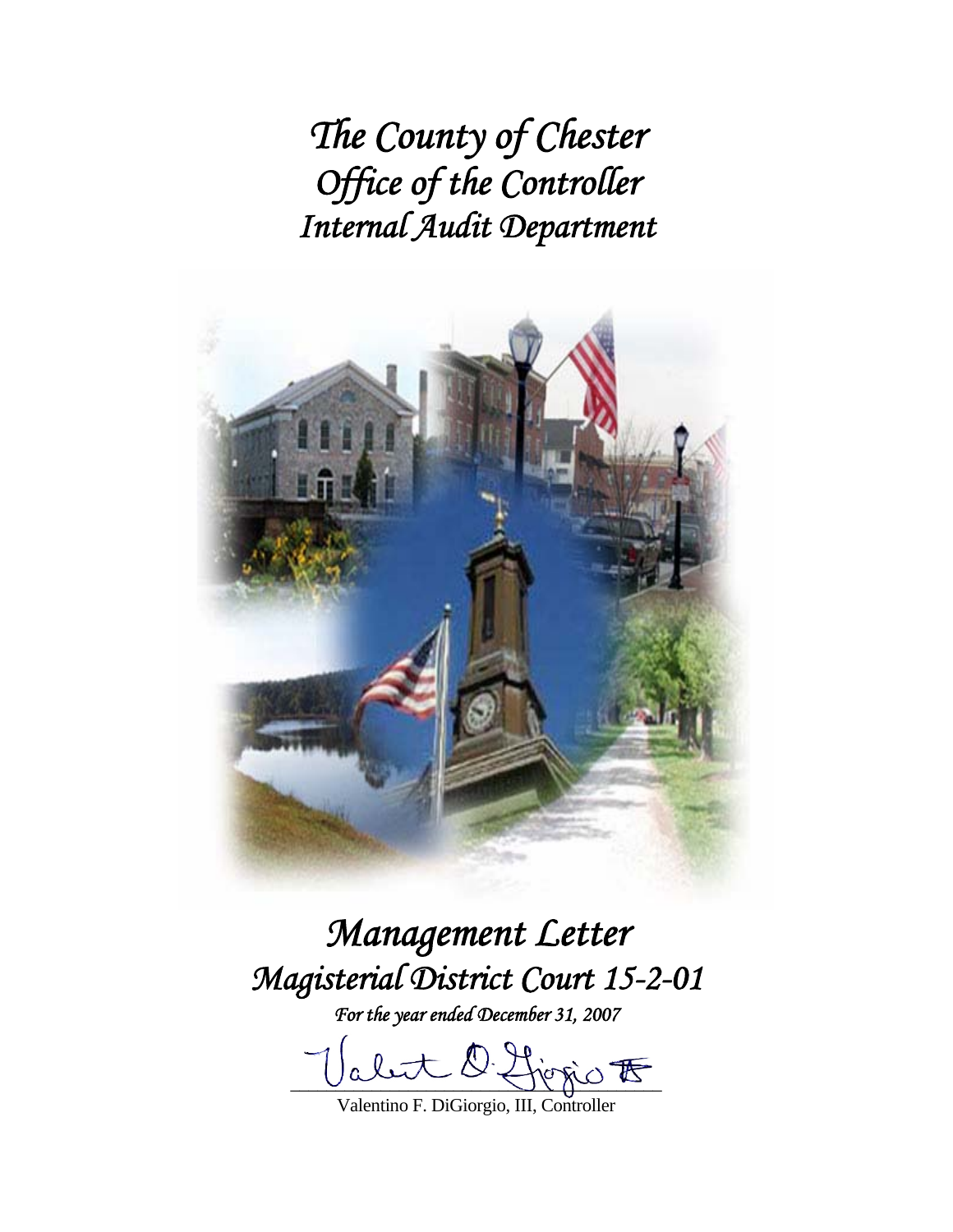## **To: Magisterial District Judge Theodore P. Michaels**

### *Introduction*

On September 12, 2008, Internal Audit completed an audit of Magisterial District Court 15-2-01 (*District Court*). Carissa M. Petrelia was the auditor-in-charge. Internal Audit is required by County Code to review district courts annually to ensure compliance with policies and procedures mandated by the Administrative Office of Pennsylvania Courts and/or District Judge Administration and to assess their overall internal control structure. The scope of our audit included a review of the following:

- Cash and Petty Cash
- Undisbursed Funds
- Cash Receipts
- Manual Receipts
- Cash Disbursements
- Voided Transactions
- Overall Compliance.

#### *Executive Summary*

The management and staff of the *District Court* are, in all material respects, in compliance with policies and procedures set forth by the Administrative Office of Pennsylvania Courts and directives imposed by District Judge Administration. Internal Audit noted no matters of a significant or material nature in the area of compliance or in the overall internal control structure.

The management and staff of the *District Court* should be commended for their dedication to excellence. The Internal Audit Department offers its compliments to an extremely knowledgeable and well-trained staff.

Internal Audit would like to thank the management and staff of the *District Court* for their cooperation and assistance during the course of this audit.

Please feel free to contact our office at (610) 344-6064 should you have any questions or concerns.